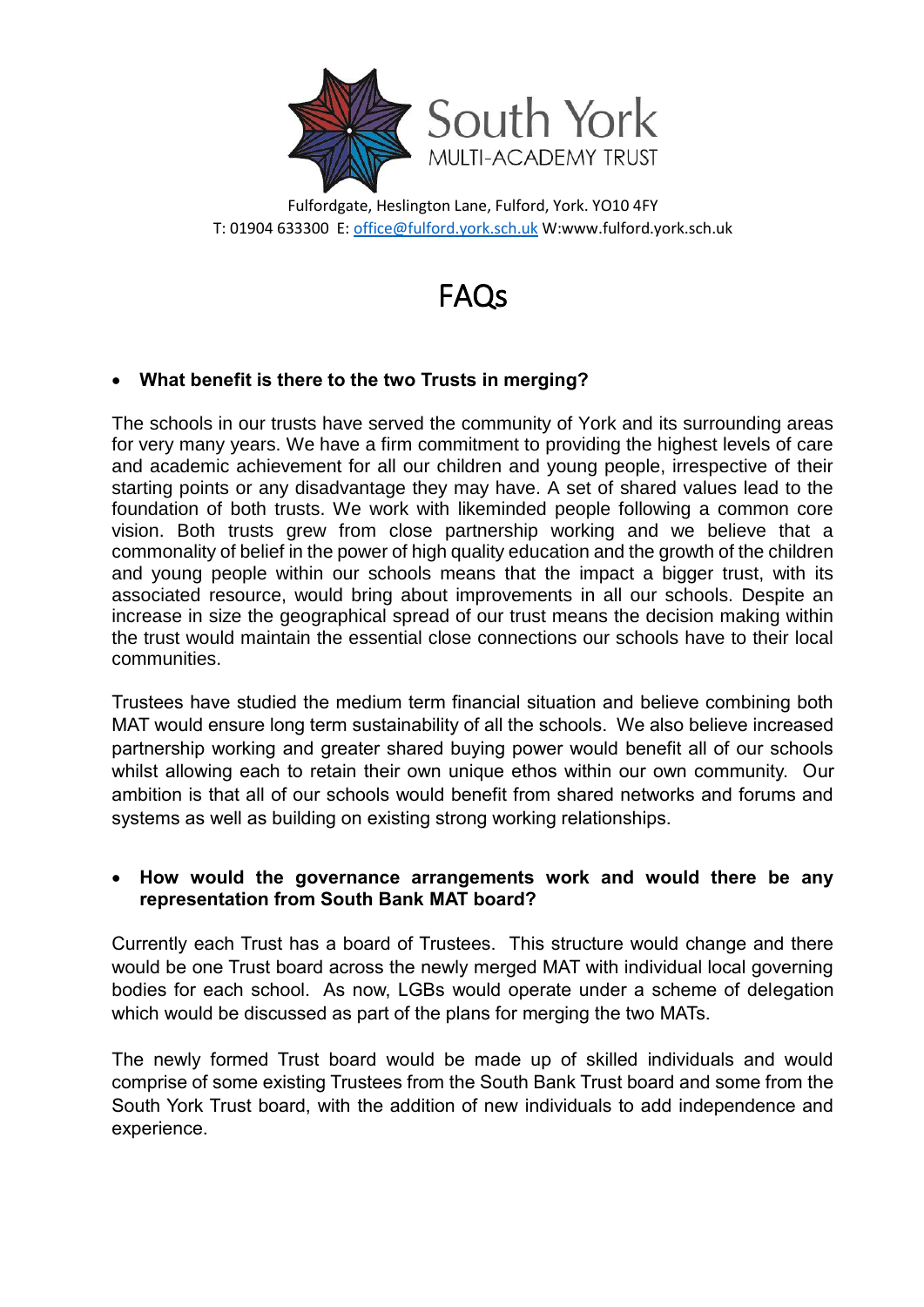It is important to remember that the Trust board would be responsible for all schools and must not be biased towards any particular school in a Trust, they would have strategic oversight for the educational success, ethos and finances of whole Trust with the LGBs working at school level to support this oversight.

Certain decision making has to be at board level to comply with the academies financial handbook, employment law obligations and education law but LGBs would be very much focussed on their own school with continued input of elected parents and staff.

# **What would the leadership structure be in the new MAT?**

The Trust would be led by the CEO (Chief Executive Officer). They would lead a multidisciplinary team including the CFO (Chief Financial Officer) that would focus on ensuring school improvement and development as well as effective corporate function.

### **South York MAT has some church schools, how would this affect the other schools?**

Each school within the Trust supports the values of the Trust. All our schools have their own distinctive character. We celebrate the diversity of our schools and would protect their individuality whether that be faith based or not.

## **Financial implications - how financially secure is the MAT, what happens if one of the schools in the MAT gets into financial difficulty**

Each Trust is currently financially secure and has its own reserve. Budget setting is always carried out well in advance so that any changes which need to be made can be implemented in good time to seek to achieve a balanced budget for every school. Budget monitoring would continue throughout the year by the Trust board, and they would receive monthly update reports. If a school in the MAT is projecting an in year deficit the Trust Board would work with the school to look at cost savings and if appropriate may permit an in year deficit provided there was a financial recovery plan and the central reserve could allow this. This could result in financial delegation being limited under the scheme of delegation if this was not an agreed position so that Trustees have even more oversight of the position.

## **How would catering work in the MAT?**

Current catering contracts would continue to run.

## **How would finance, HR and premises work in the MAT?**

The new MAT would have expertise in all these areas. We would analyse the needs of all schools within the MAT and put in place appropriate functions to support the effective running of the school and ensure they are functioning at maximum efficiency.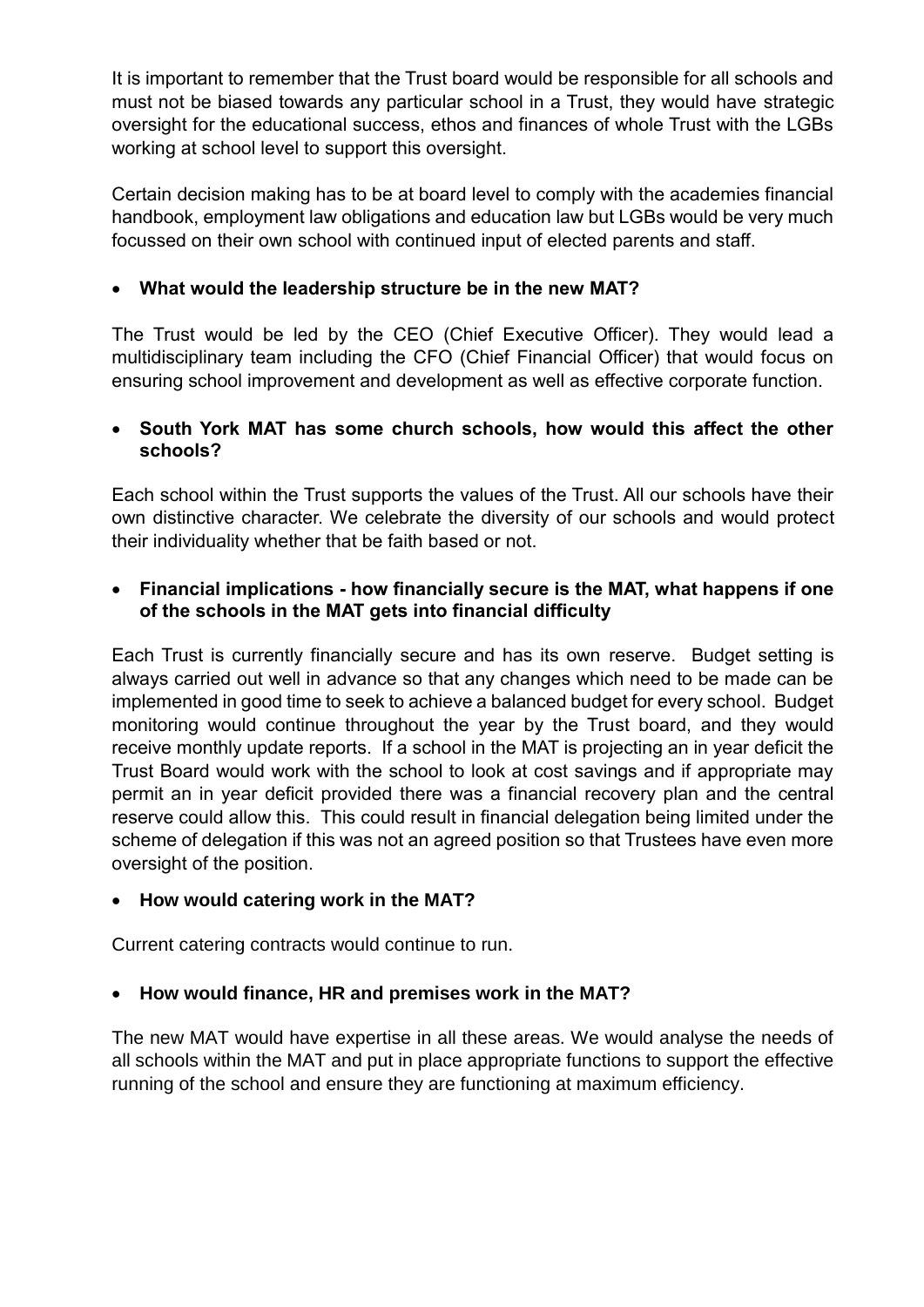## **What are plans for future growth and what would the impact of this be (geographical region, how big, does that mean we avoid another merger)?**

Bishopthorpe Infants school is due to join the South York MAT this academic year.

The Trust is always open to discussions with other local schools if they wish to formalise partnership working for the benefit of all pupils. Each opportunity would be considered fully and a similar consultation exercise would be undertaken before any decisions were made.

### **What happens if a school in the MAT has a dip in standards?**

The purpose of a Trust is to provide educational support and increased capacity. The oversight from the Trust Board would mean that the trust would know about possible problems at an early stage and prevent this becoming significant through interventions and increased support. However, if this happened we would draw on existing capacity in the trust and where necessary external consultants.

The benefit of an expanded MAT would be the additional resource we were able to provide for school improvement. The strength of the teaching in the schools within the MAT mean that we have a great basis to learn from each other and adapt practice in line with what is evidence based best practice.

## **Does Ofsted consider each school on an individual basis or inspect the MAT as a whole?**

Ofsted considers each school on an individual basis currently but they would look at the MAT board as the accountable body for any individual school. It is likely MATs are soon going to be inspected as a whole too but we don't know how this would look at this stage.

#### **Would staff be required to work at both sites?**

Staff who currently have a defined place of work in their contract could not be asked to work elsewhere without their agreement. For new staff who join after any change it may be that their place of work covers different sites or the MAT as a whole as part of their job role.

#### **Would admissions arrangements change?**

We would not expect any of the current admission arrangements to change. The Local Authority would continue to co-ordinate the application process for admissions.

It should be stressed however, that the admissions criteria must have regard to the national Admissions Code of Practice.